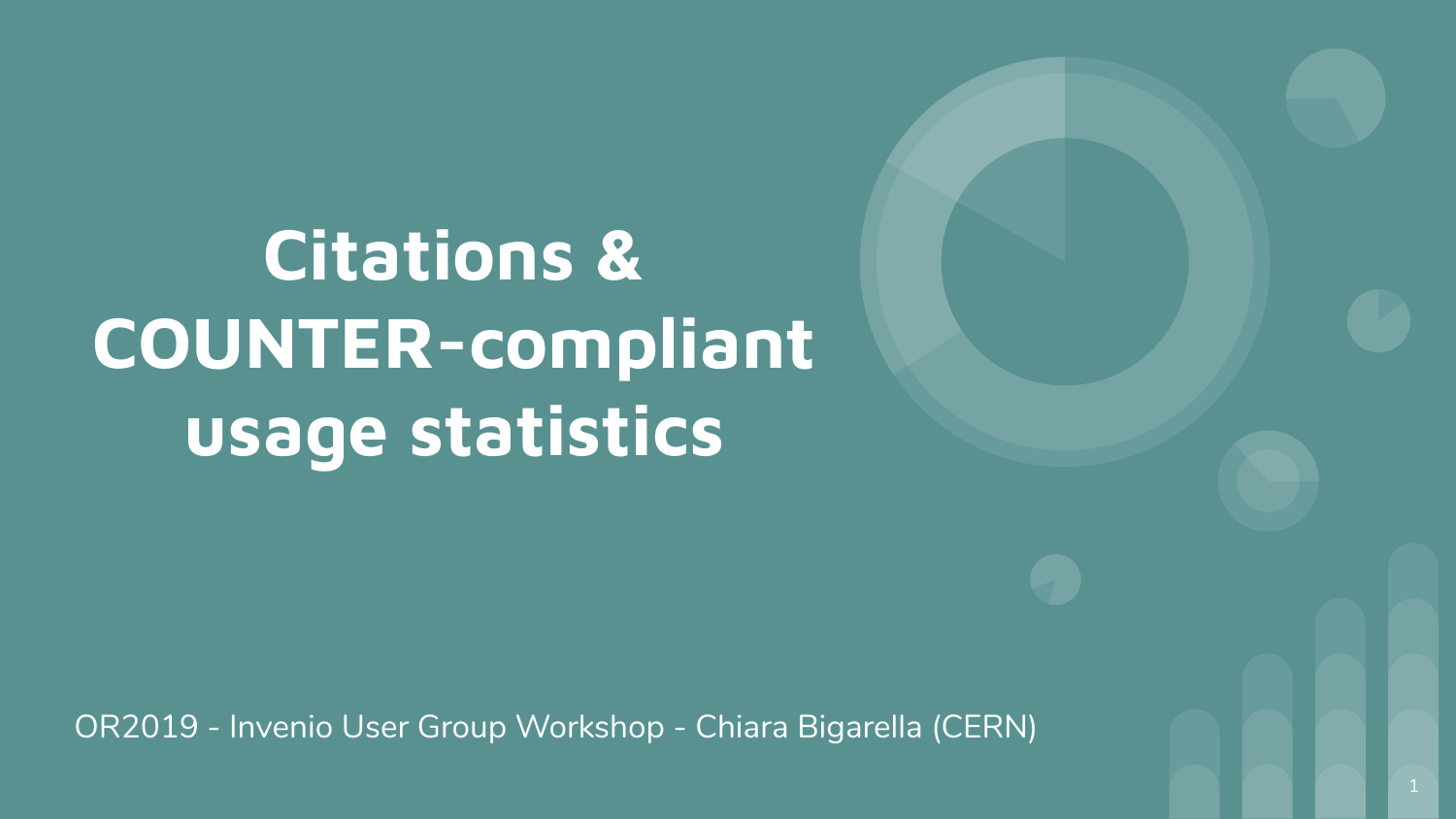## **Citations**

- search and filter citations
- access citing resource
- version roll-up

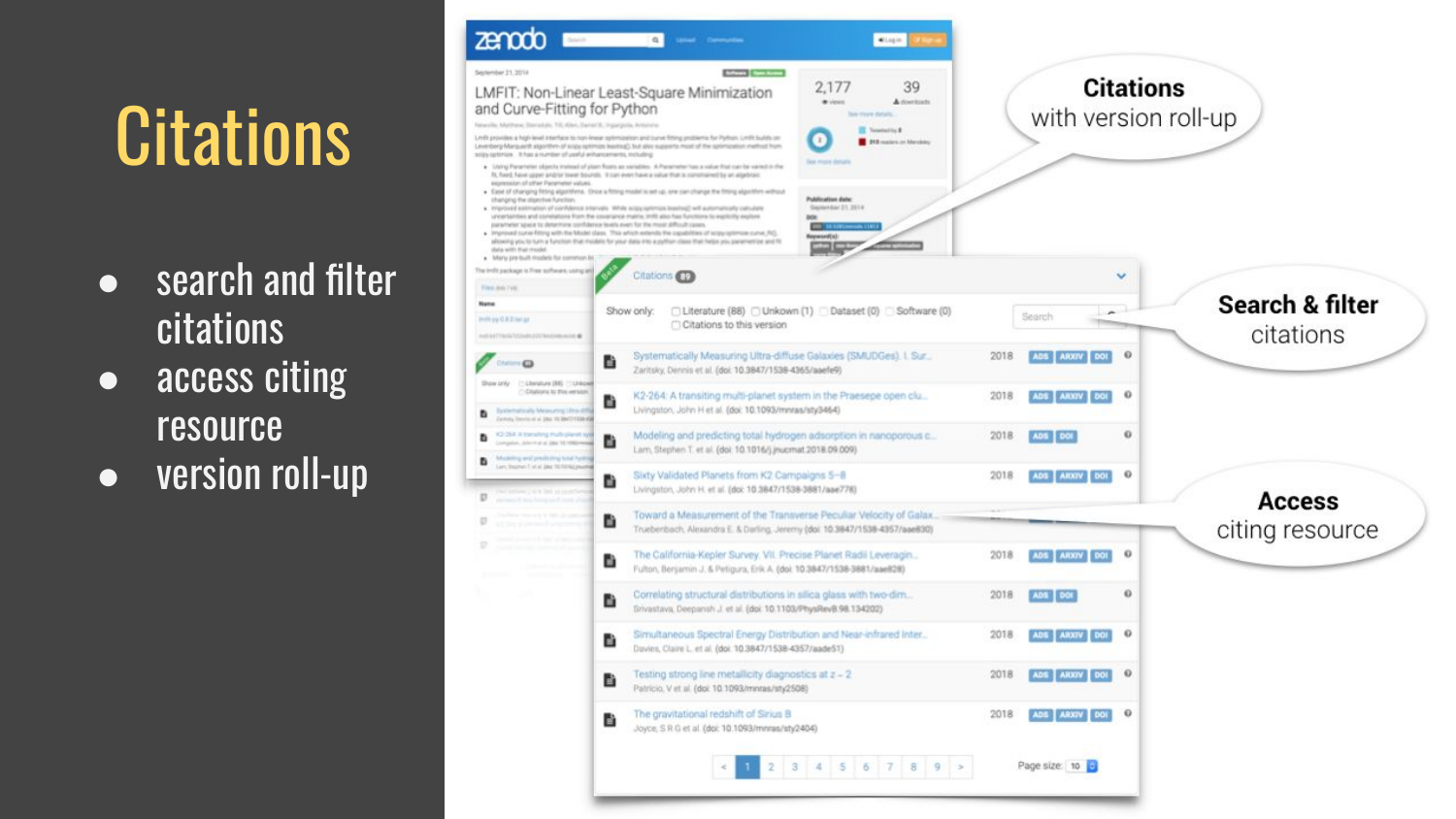## Asclepias

Enabling Software Citation and Discovery through links (PIDs) exchange in astronomy





American Astronomical Society







Astrophysics Data System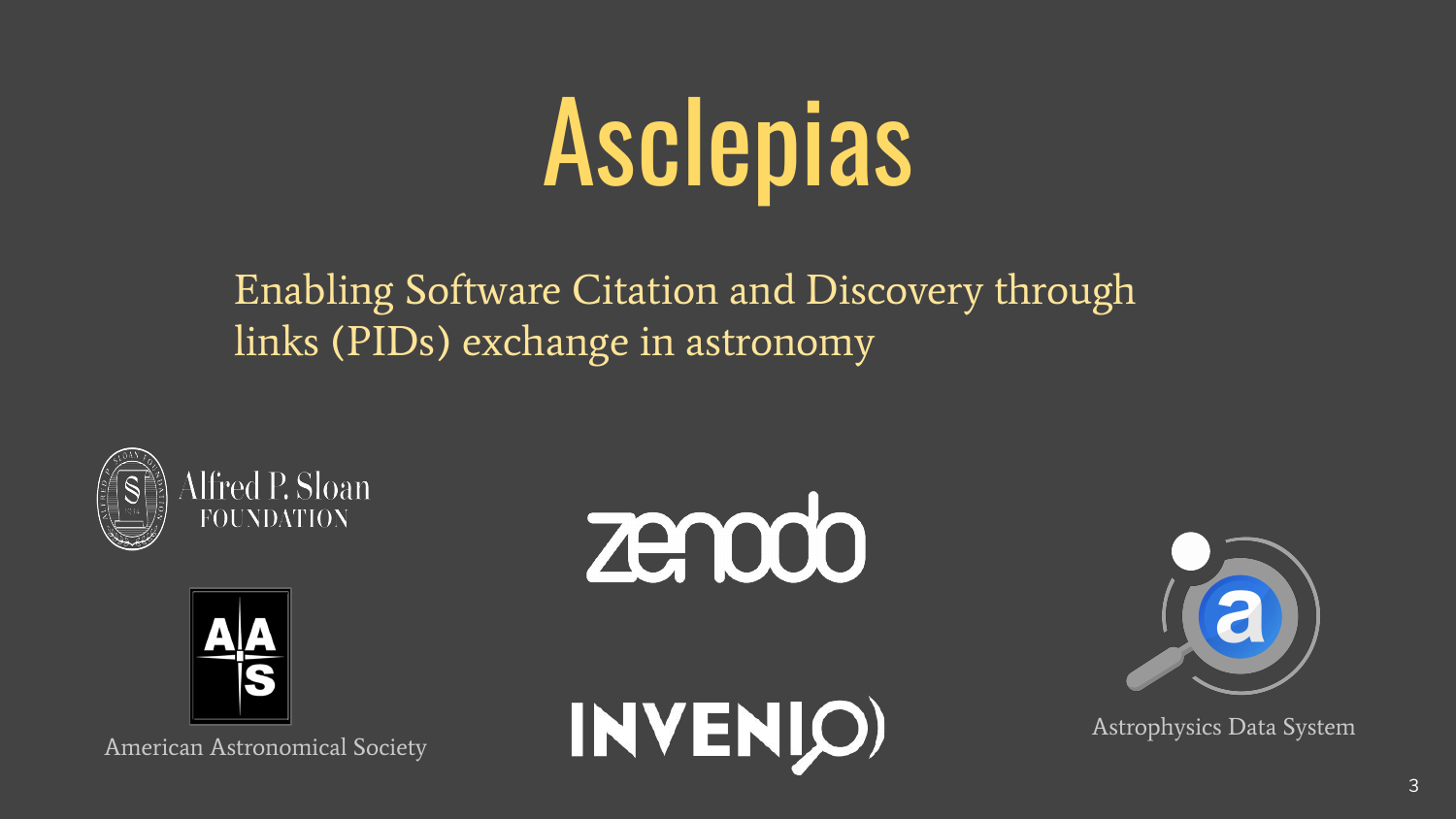### Where do you find citations to Zenodo DOIs?



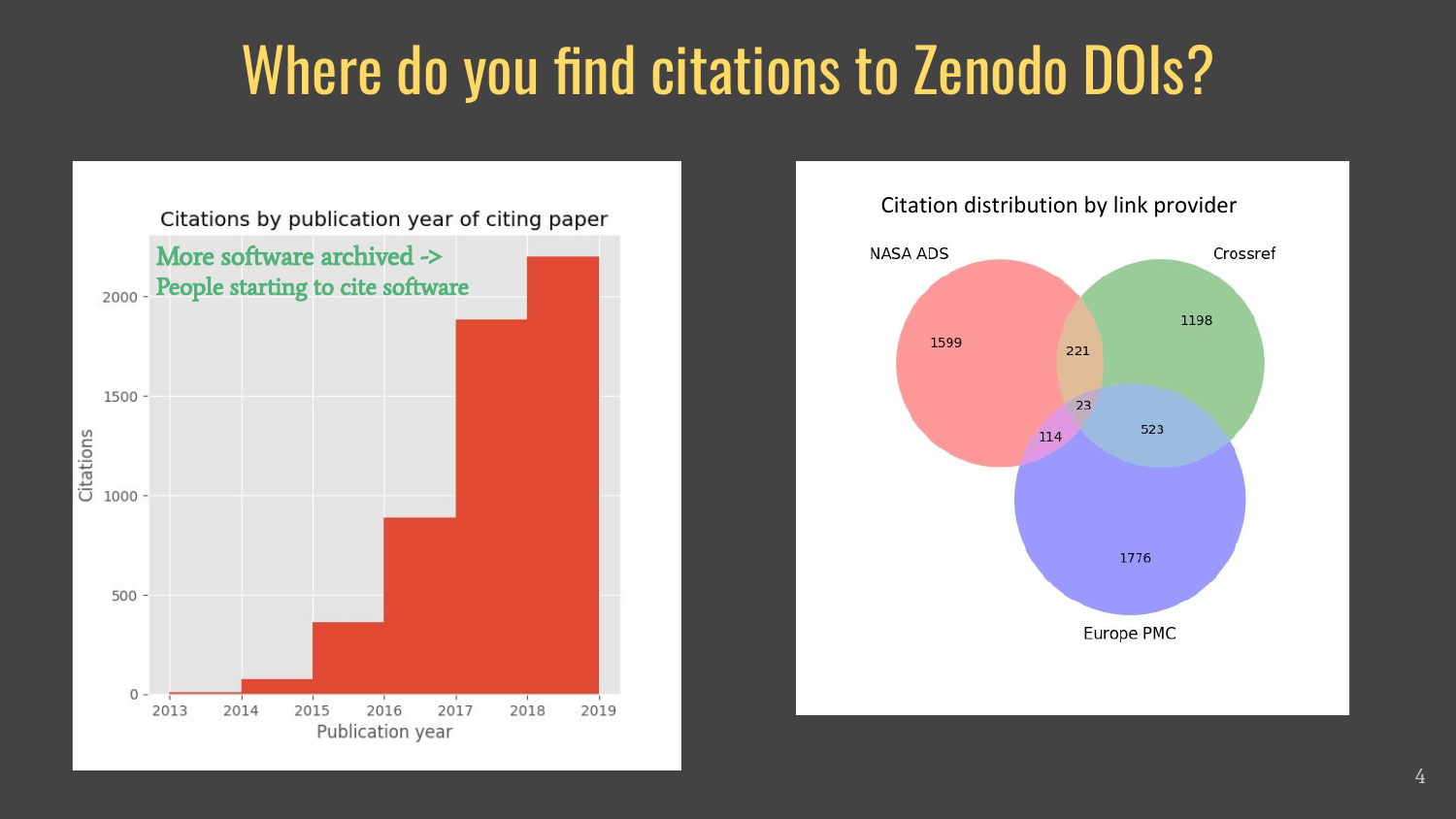### What is the impact of citation recommendations? (1/2)



#### Lasagne Citation (BibTeX)

Jan Schlüter edited this page on 16 Mar 2017 · 2 revisions

To cite Lasagne in your work, use the following BibTeX entry:

@misc{lasagne. autho

> year doi url

| author | $=$ {Sander Dieleman and      |
|--------|-------------------------------|
|        | Jan Schlüter and              |
|        | Colin Raffel and              |
|        | Eben Olson and                |
|        | Søren Kaae Sønderby and       |
|        | Daniel Nouri and              |
|        | Daniel Maturana and           |
|        | Martin Thoma and              |
|        | Eric Battenberg and           |
|        | Jack Kelly and                |
|        | Jeffrey De Fauw and           |
|        | Michael Heilman and           |
|        | Diogo Moitinho de Almeida and |
|        | Brian McFee and               |
|        | Hendrik Weideman and          |
|        | Gábor Takács and              |
|        | Peter de Rivaz and            |
|        | Jon Crall and                 |
|        | Gregory Sanders and           |
|        | Kashif Rasul and              |
|        | Cong Liu and                  |
|        | Geoffrey French and           |
|        | Jonas Degrave},               |
| title  | = {Lasagne: First release.},  |
| month  | $=$ aug,                      |
| vear   | $= 2015$ ,                    |
| doi    | $= \{10.5281/z$ enodo.27878}, |
|        |                               |

= {http://dx.doi.org/10.5281/zenodo.27878}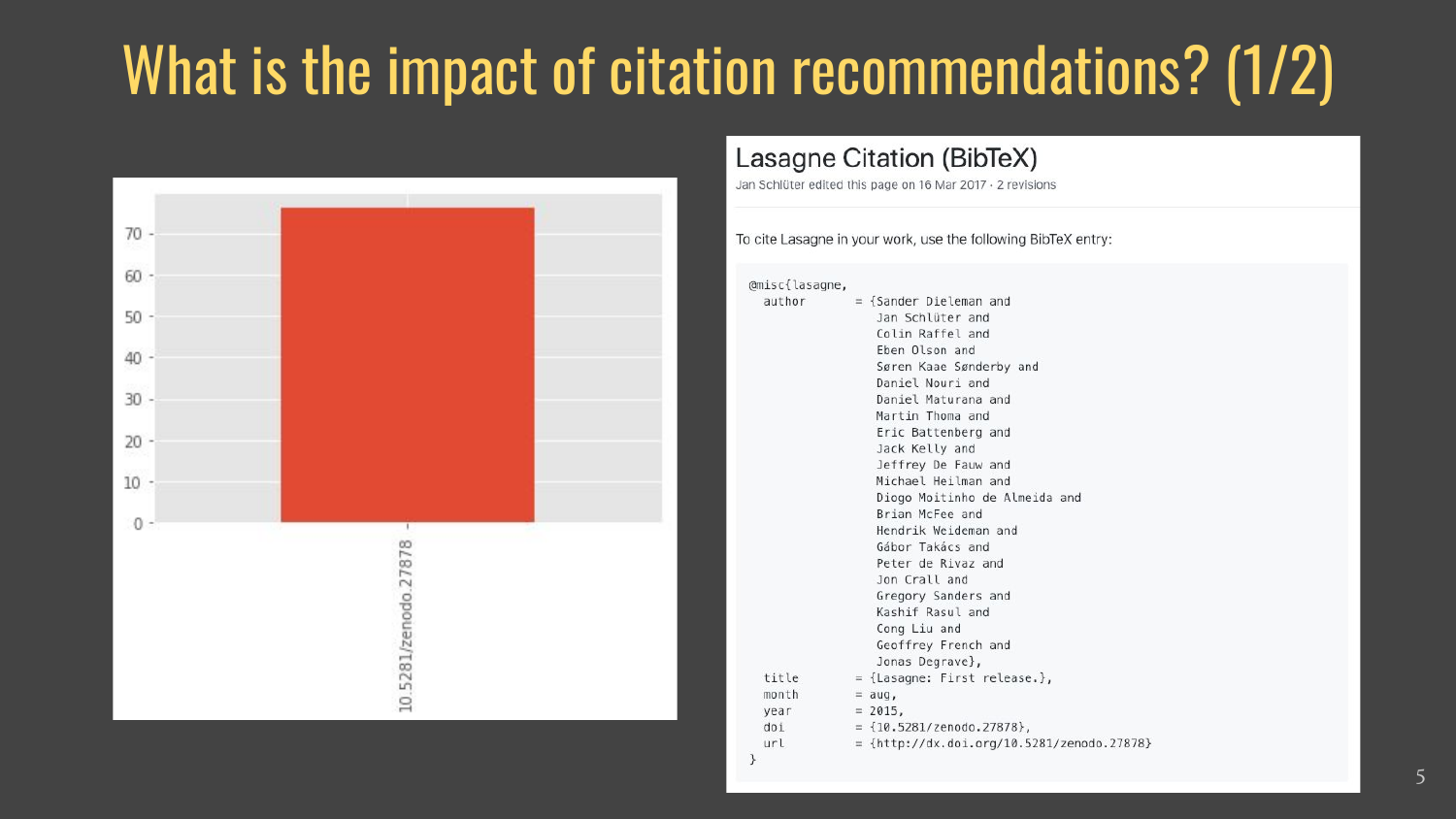### What is the impact of citation recommendations? (2/2)

#### seaborn: statistical data visualization



statistical graphics.



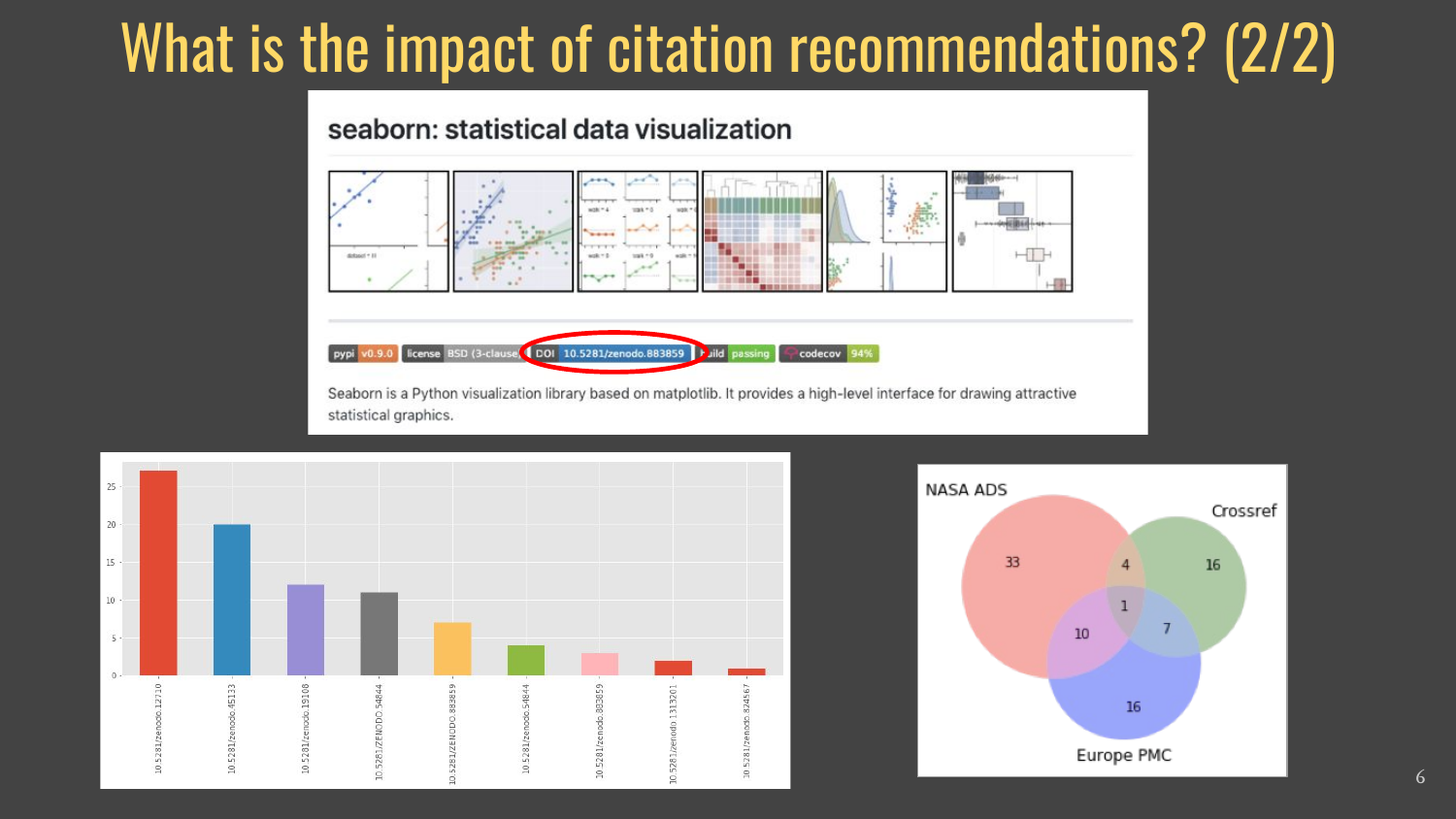## Usage statistics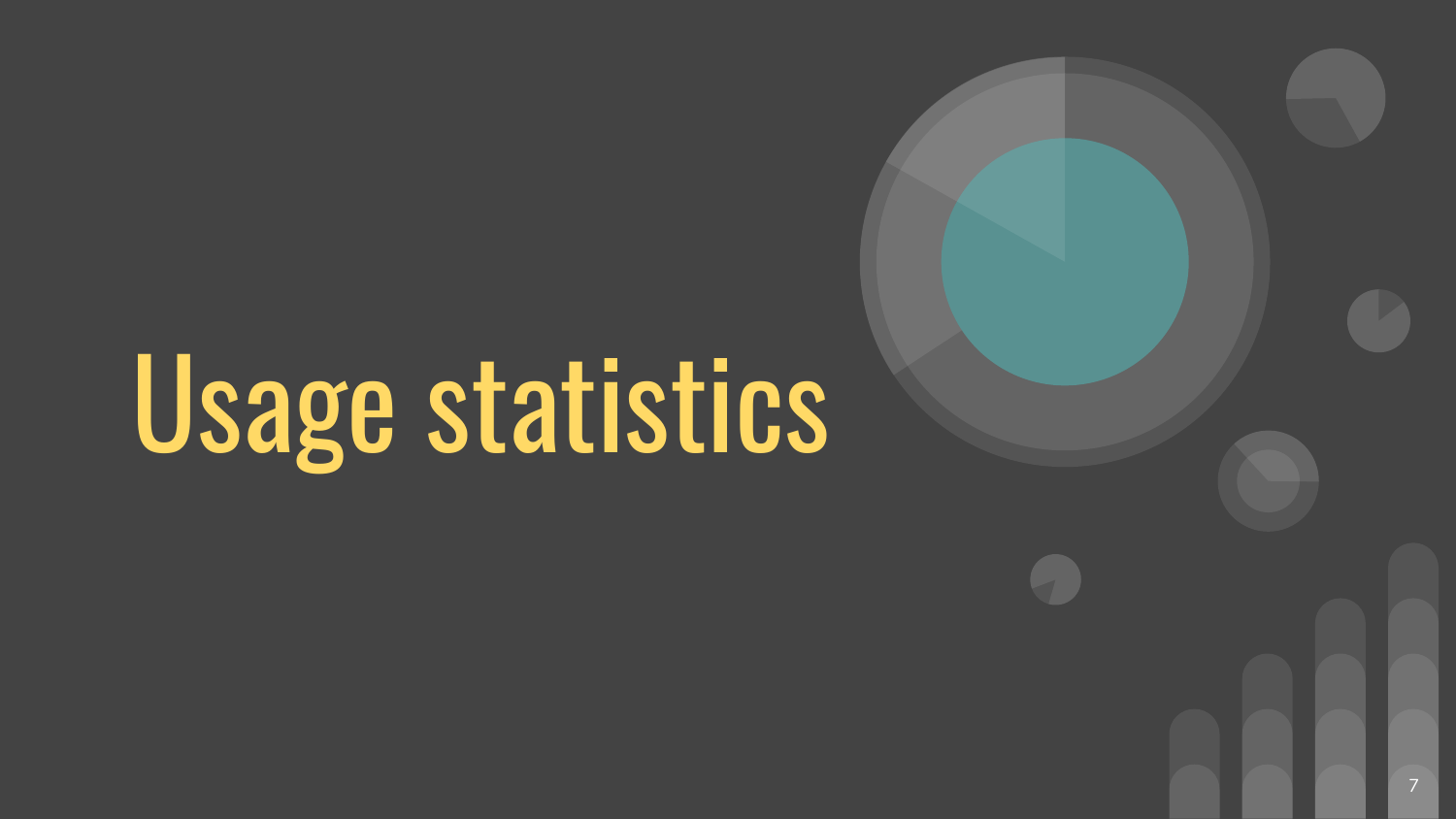## Usage statistics in Zenodo

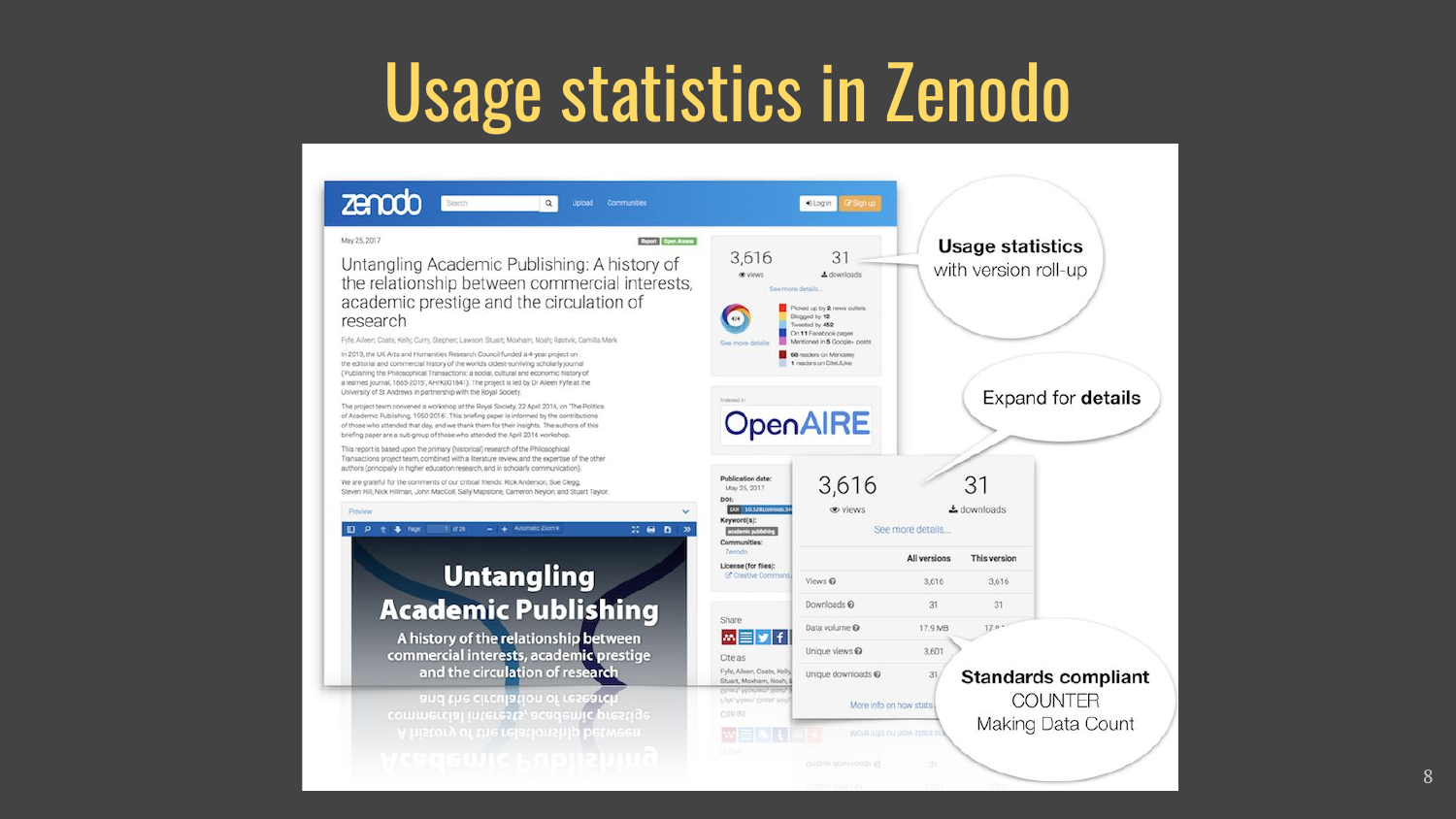## Usage statistics

- **•** Feedback on data usage, views, and impact
- Help record owners understand how much interest people have in their own records
- Allow comparison with other repositories

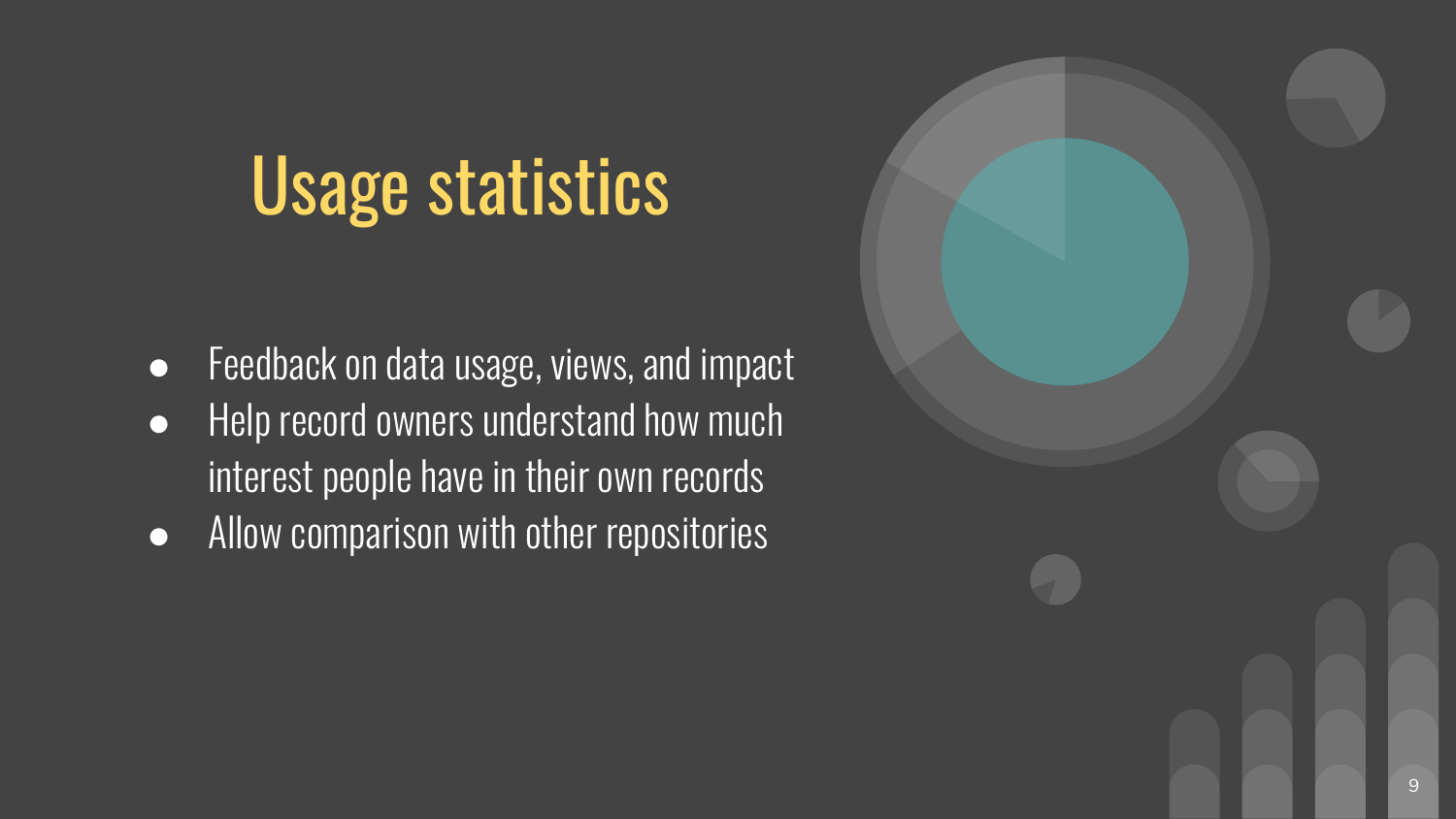## COUNTER compliant usage statistics

- COUNTER Code of Practice: standard for the generation and distribution of the usage metrics for **scholarly resources**
- Code of Practice for Research Data Usage Metrics: standard for the generation and distribution of the usage metrics for research data

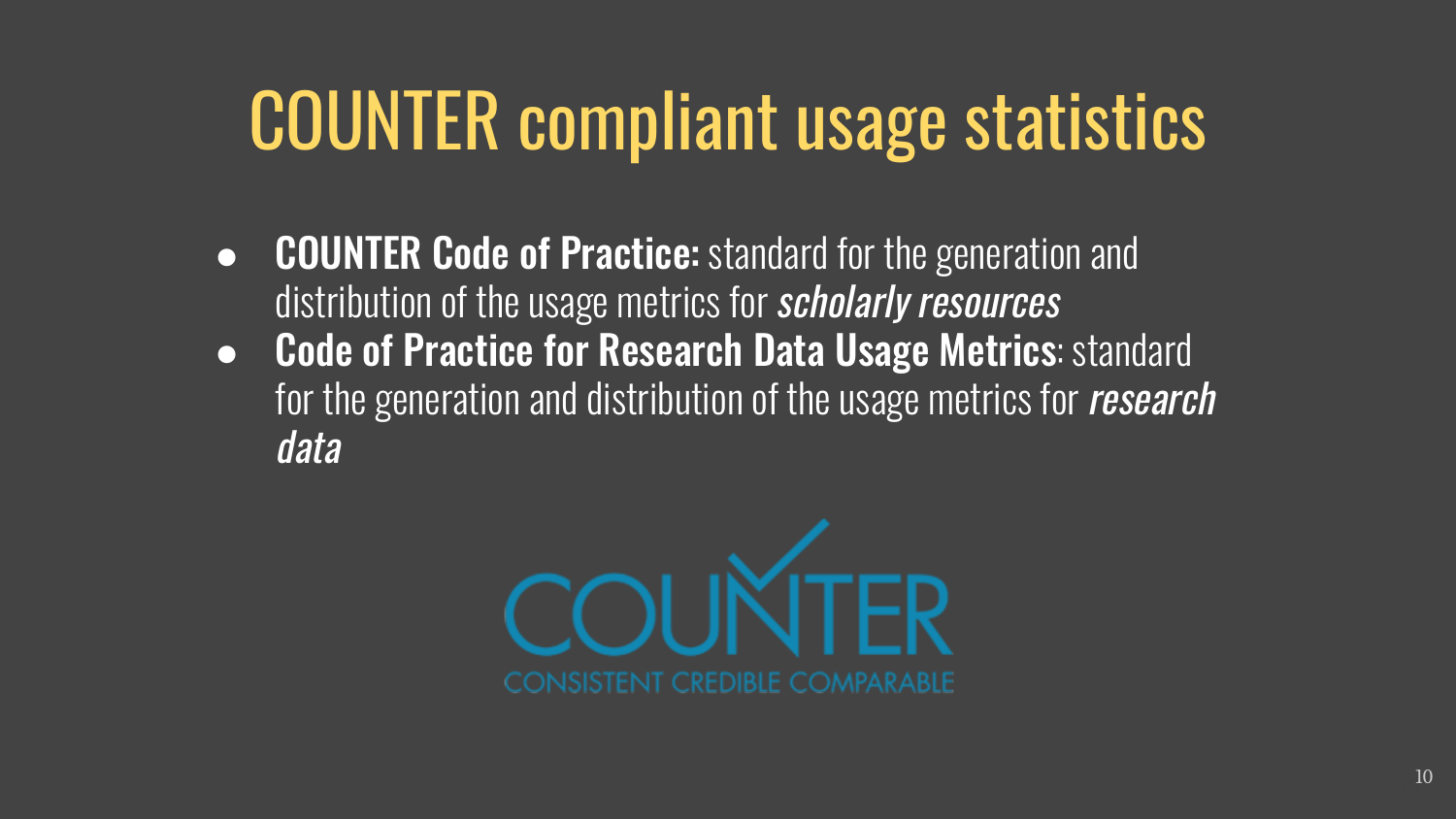## COUNTER compliant usage statistics

#### $\rightarrow$  Robots

Counting users (humans or machines) visiting a record, excluding robots

➔ Unique

Double-clicking is excluded

User session

 $\rightarrow$  Versioning

Aggregated counts for record and also for each version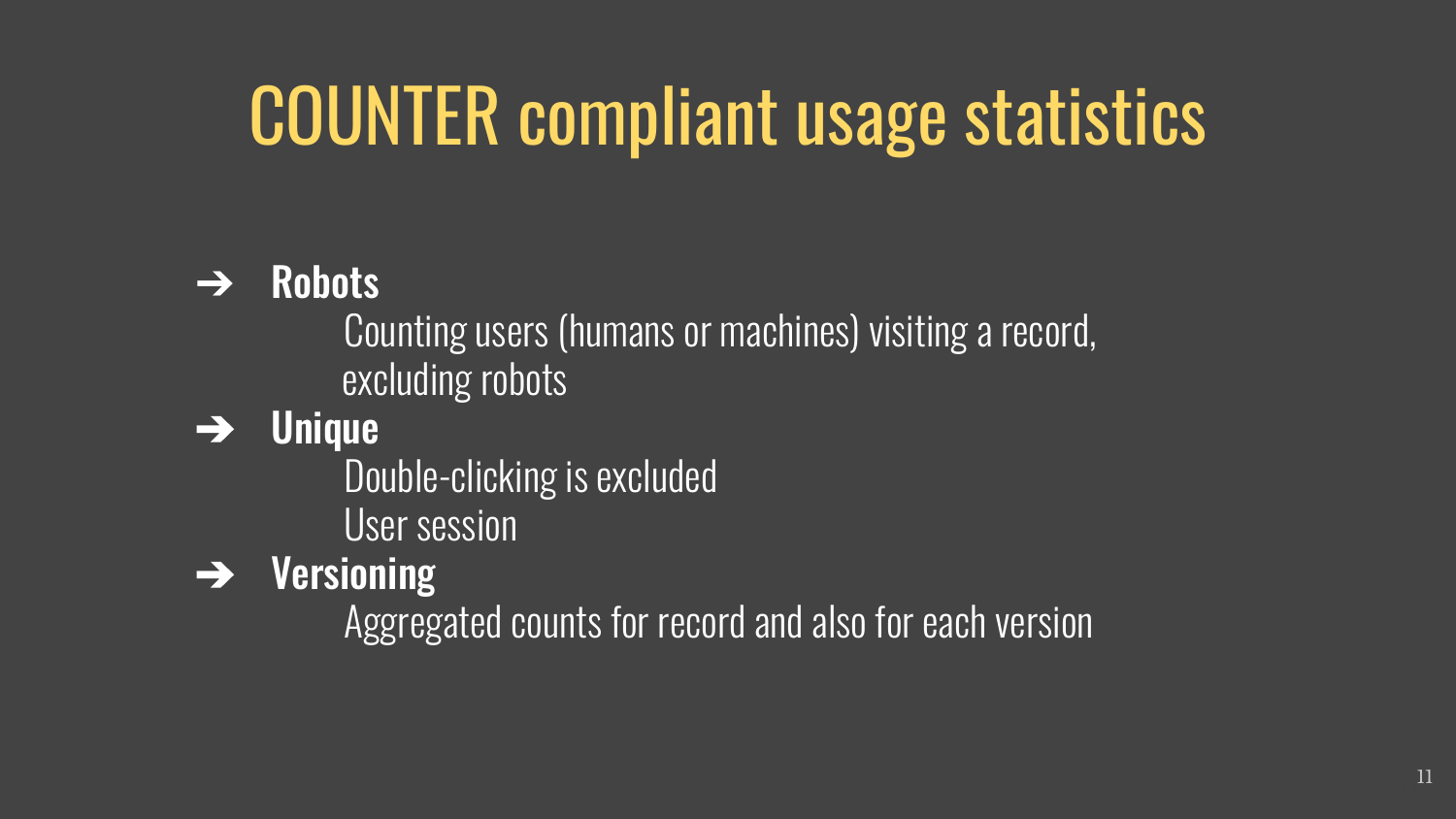## Usage statistics in Zenodo (1/3)

#### $\rightarrow$  Anonymization:

- split access logs from statistics processing
- usage statistics events generated by the backend
- remove fields that can uniquely identify a user
- generation of visitor\_id and unique\_session\_id
- randomly generated 32-bytes salt which expires every 24h
- unique\_session\_id\_takes into account also the hour of the event
- country information extracted from IP address
- $\rightarrow$  Versioning:
	- use of the concept DOI for all versions statistics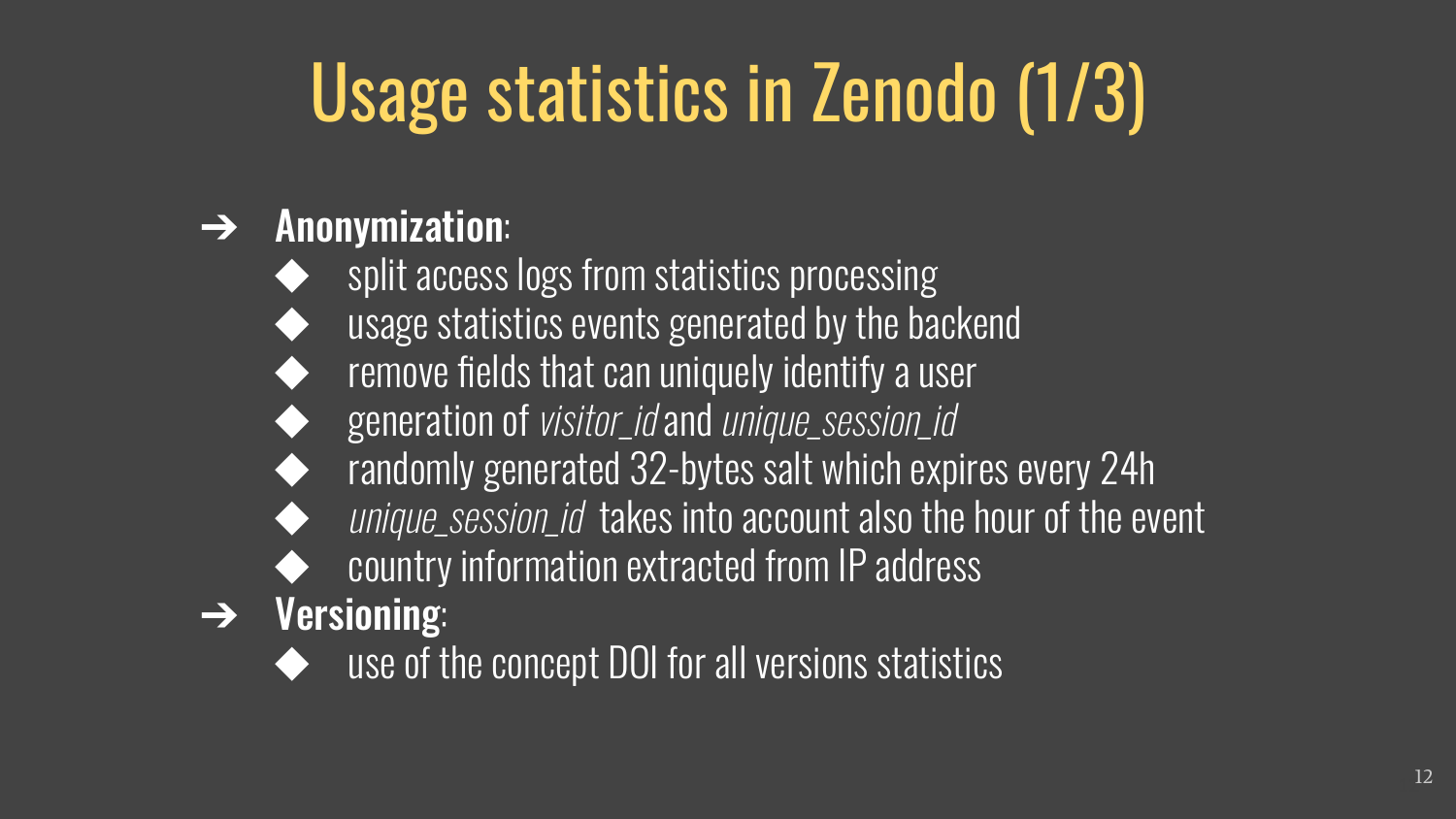## Usage statistics in Zenodo (2/3)

- $\rightarrow$  Robots:
	- **COUNTER-robots Python package: COUNTER-compliant** detection of machines and robots
	- robots are excluded from usage statistics
	- machines are included, but with a flag
- $\rightarrow$  Unique:
	- double-click are excluded
	- difference between views/downloads and unique views/downloads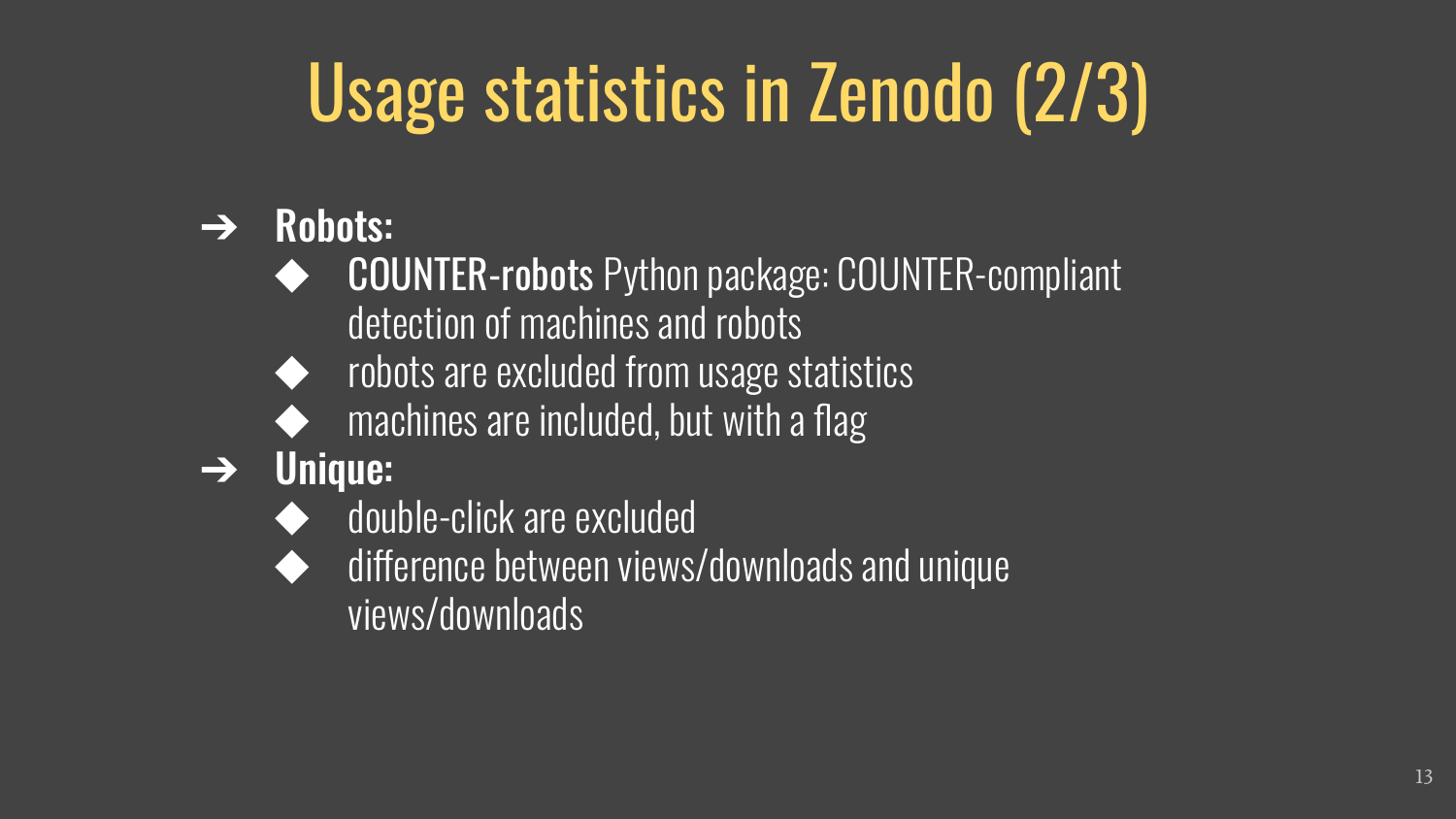## Usage statistics in Zenodo (3/3)

- invenio-stats
	- $\circ$  define new events
	- $\circ$  define how an event has to be processed
	- define aggregations
	- define queries
- not yet released

## INVENIO)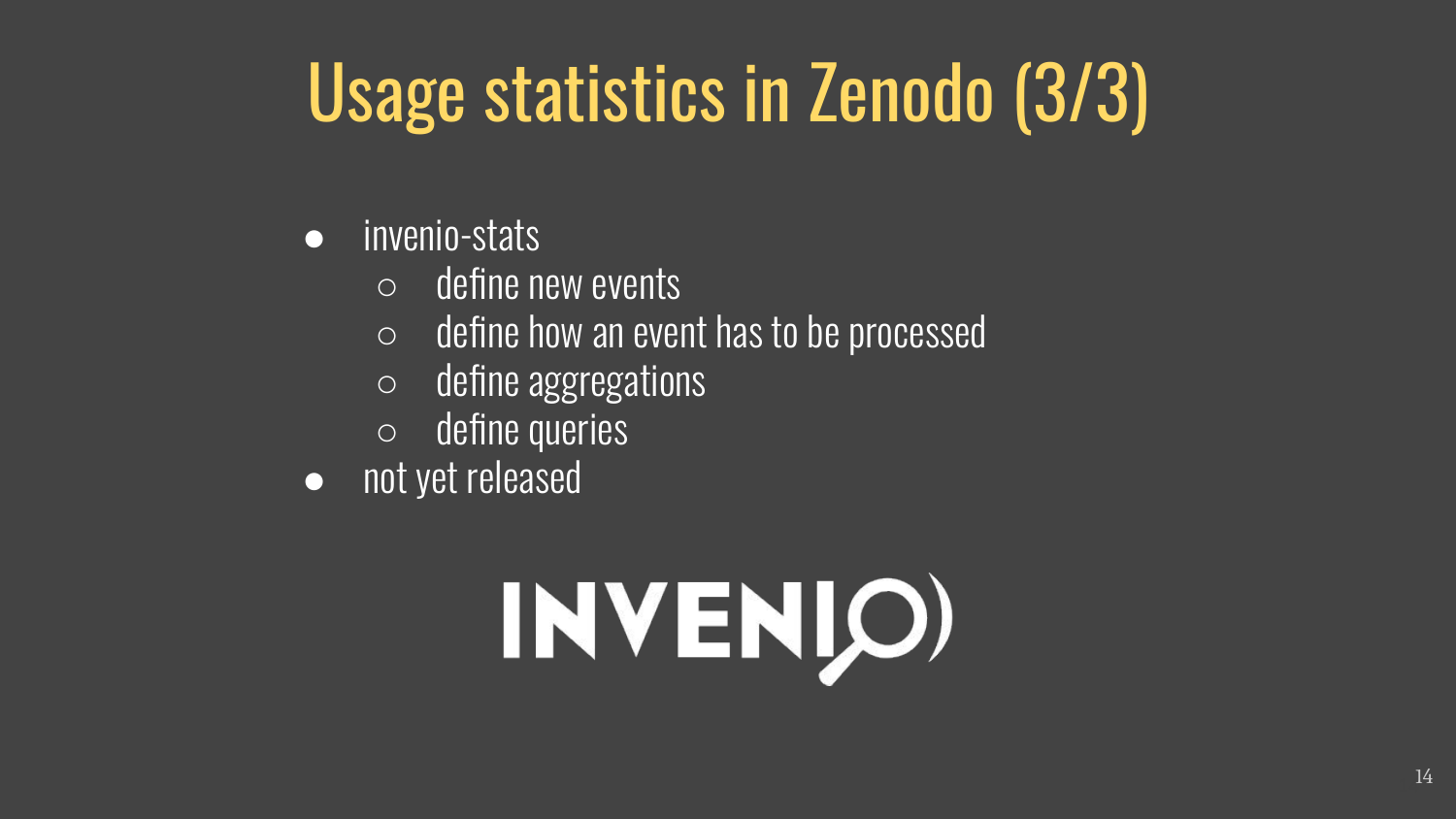## **Issues**

- script to increase usage statistics
- email client keep opening/downloading a record

## **Solution**

**→** Unique views and downloads

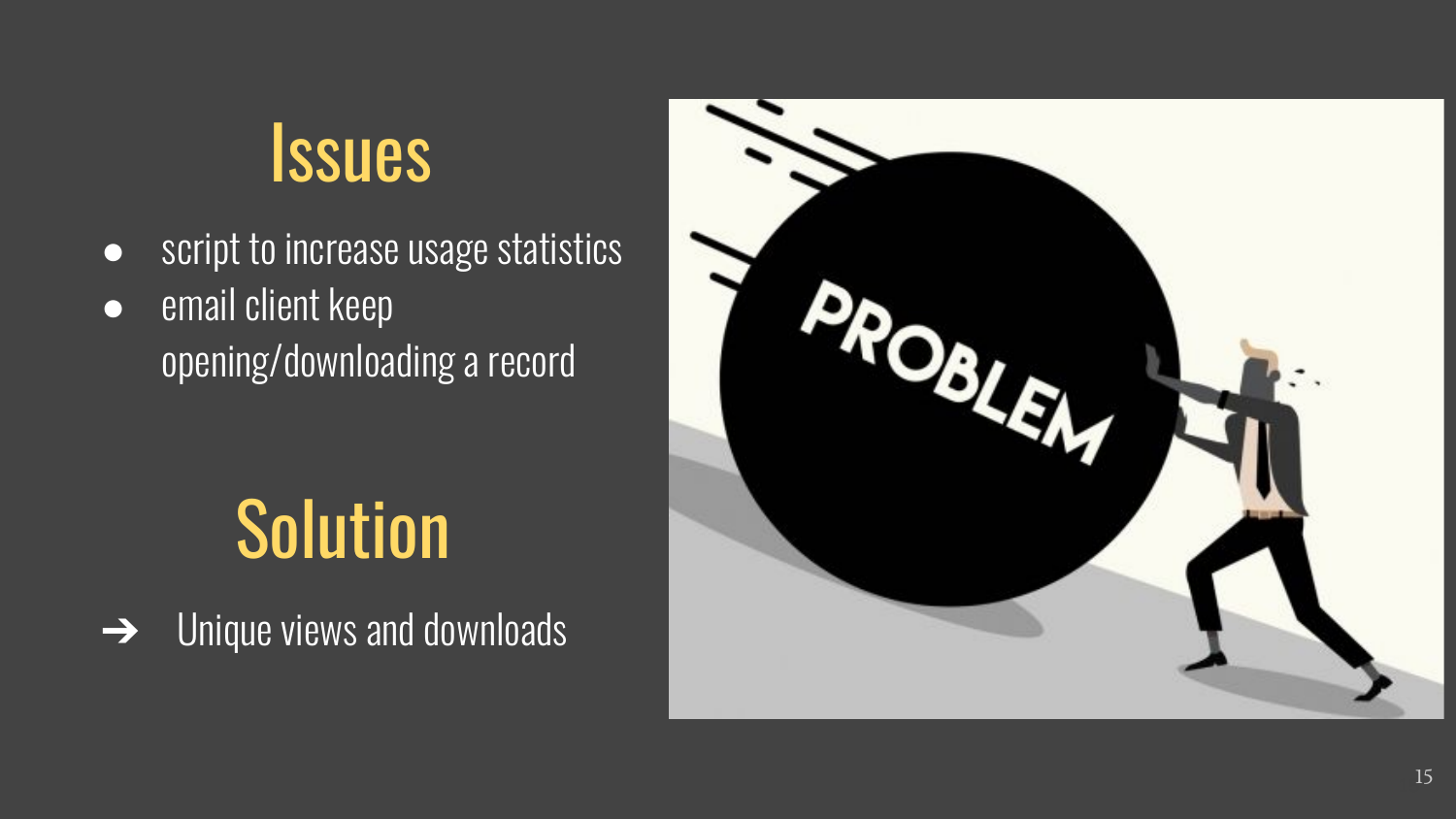## The importance of UNIQUE statistics

- **→** based on unique user-sessions
- $\rightarrow$  independent from the effect different styles of user interface may have on usage counts
- $\overline{\rightarrow}$  only a partial solution